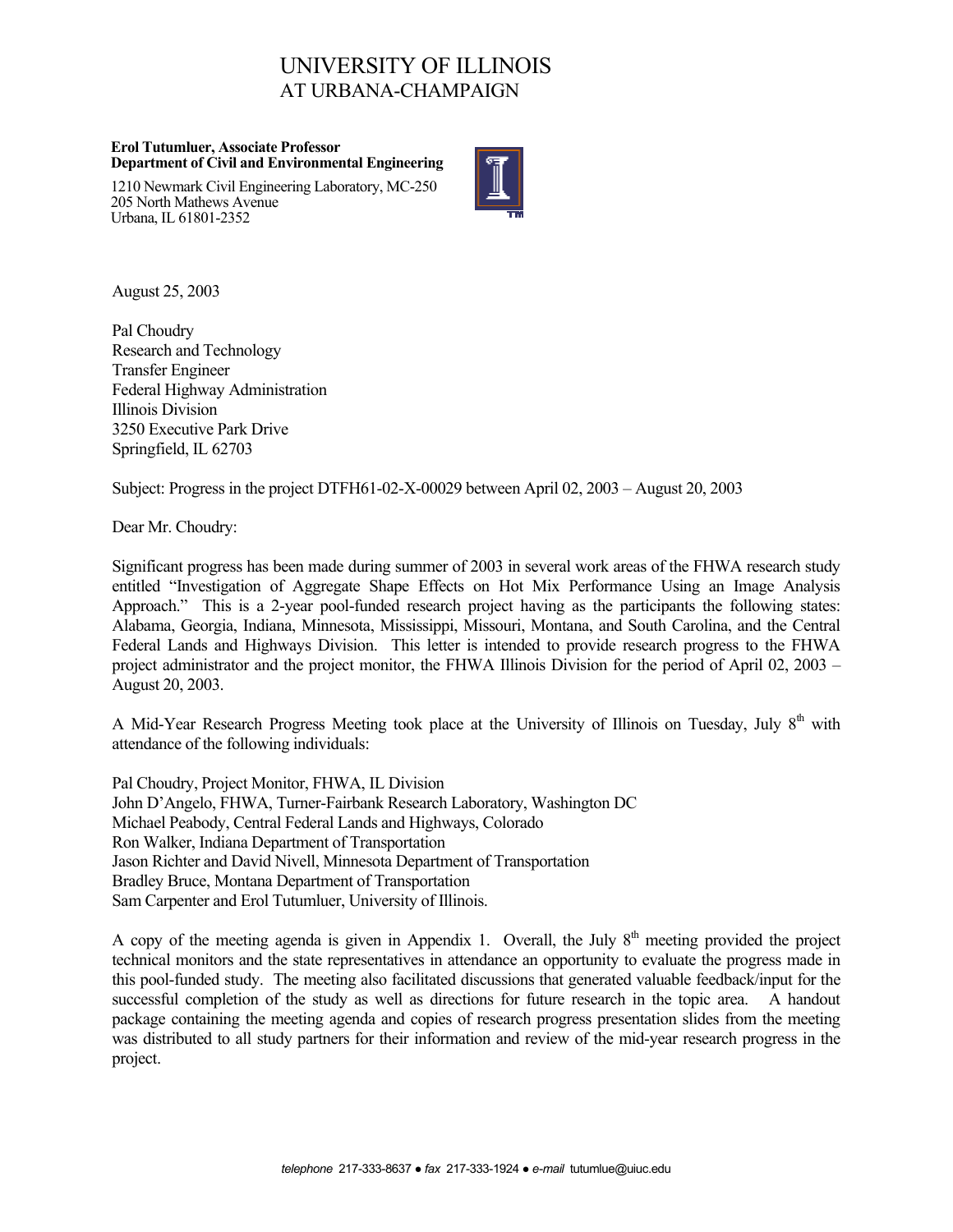The following is a short summary of the research progress made during summer of 2003:

1) A Surface Texture (ST) Index was developed for the imaging-based characterization of coarse aggregate surface properties to provide a quantifiable index for the aggregate smoothness and/or roughness. Aggregate surface texture or microtexture is a very important morphological property that has been known to affect hot mix asphalt rutting and surface friction performances. The new ST index successfully categorizes the degree of rough surfaced aggregate, such as basalt, in relation to smooth river gravel. The ST index analysis has been performed on all the NCAT and participating aggregate images thus far collected in this project.

2) Most of the missing aggregate materials, asphalt binders, and mix design information such as the job mix formulae have been collected from the participating states as summarized in Appendices 2 and 3. South Carolina and Indiana provided all the missing materials, binders, etc., and the mix design information for making laboratory hot mix samples. Mississippi DOT also decided to send an additional hot mix design and required materials that have just arrived for evaluation in the project.

3) Both the hardware and software components of the University of Illinois Aggregate Image Analyzer (UIAIA) were improved in functionality by a new black paint put on the conveyor belt and the new ST index added as a new virtual instrument (VI) used in aggregate image processing. This helped considerably the image processing of the somewhat darker colored Minnesota DOT aggregate samples, which could not have been processed earlier by the UIAIA.

In addition to the above-summarized items, considerable research progress has been also made in regular work items. This is according to the progress chart given in Appendix 5 detailing the 2 phases of the project, various task items to be accomplished in each phase, and the corresponding timelines scheduled for the successful completion of the project. Next progress will be described based on each phase and the individual task items in each phase as indicated in the chart.

### **PHASE I:** Evaluation of Shape and Size Properties and Validation of the UIAIA

### **Work Items of Phase I**

- (1) Acquisition of NCAT Aggregate (March, 2002);
- (2) Acquisition of Aggregate Samples from the Participating States (March 2002 May 2002);
- (3) Testing of Participating States' Aggregate Samples with UIAIA (March 2002 March 2003);
- (4) Testing of NCAT Aggregate Samples with UIAIA (May 2002 May 2003);
- (5) Image Processing for Shape Indices (August 2002 August 2003).

### **Progress to Date in Phase I**

Items (1) "Acquisition of NCAT Aggregate" and (2) "Acquisition of Aggregate Samples from the Participating States" have been completed. So far, all the aggregate samples requested have arrived with the exception of an additional hot mix aggregate samples from the State of Mississippi. As per the research scope of this project, of all the aggregate samples received, 14 coarse aggregate (retained on No.4 square opening sieve) samples from the National Center for Asphalt Technology (NCAT) and 45 (44 initially received plus one new sample from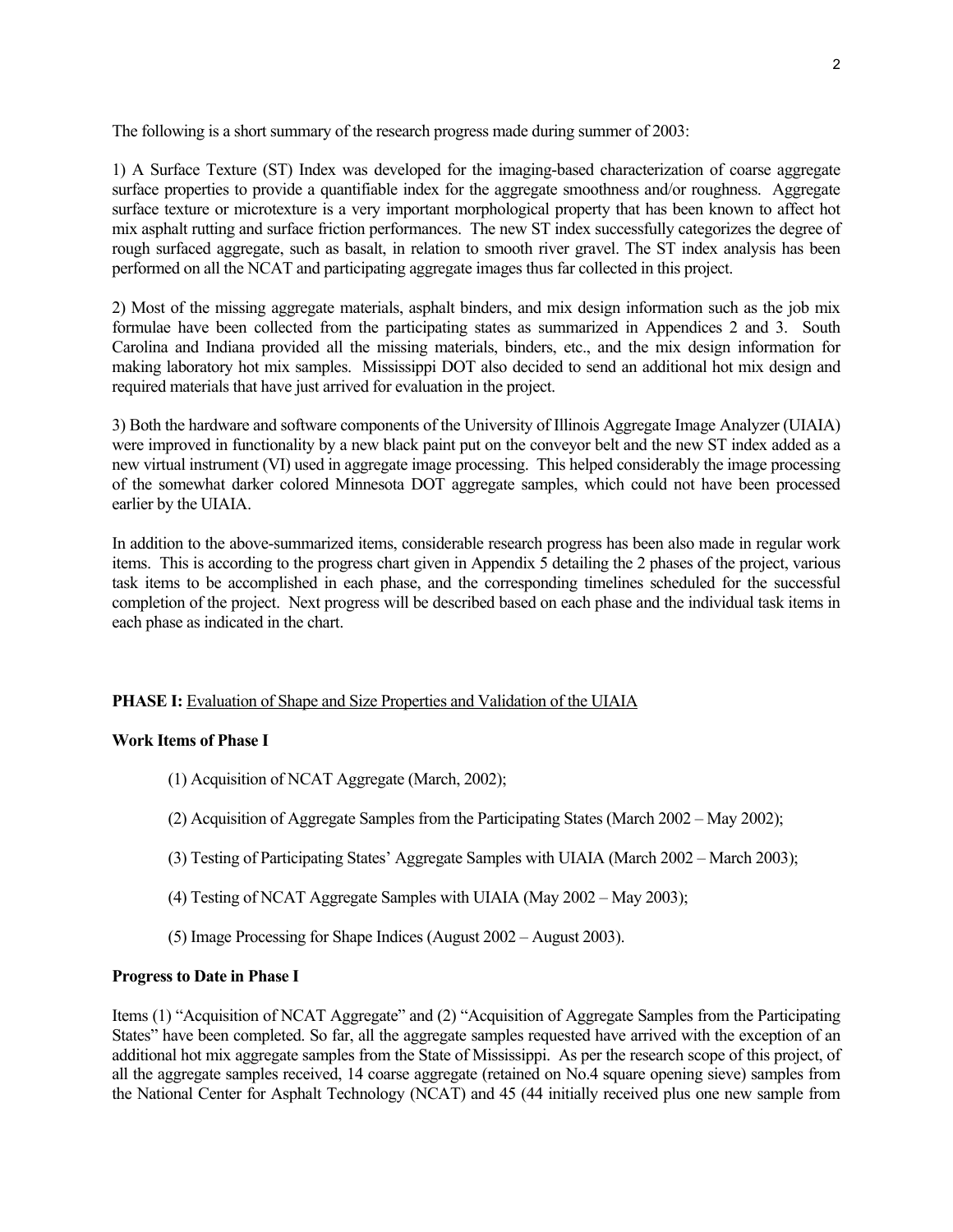Indiana) coarse aggregate samples from the participating states were selected as representatives for testing and image processing with the University of Illinois Aggregate Image Analyzer (UIAIA). As requested, coarse aggregate samples received are both light in color and sufficient for image testing and mixture design. For detailed information, please see Appendix 2 for aggregate samples from NCAT and Appendix 3 for aggregate samples from the participating states.

Item (3) "Testing of NCAT Aggregate Samples with the UIAIA" has been completed ahead of time. Depending on the average sizes and gradation results, anywhere from 300 to 2500 particles were selected for testing to establish a representative bag sample for each material. For materials having mainly smaller particles, a larger number of particles was typically needed to have anywhere from half a kilogram to 2 kilograms of aggregate by weight. Each aggregate sample was processed through the UIAIA system at least twice to verify the repeatability of the results. Only two of the samples had slightly darker particles, which could not be properly detected by the cameras and therefore were not image processed. In total, images of 15,000 particles from 14 samples were acquired and properly documented for image processing to later obtain their shape indices.

Item (4) for "Testing of Participating States' Aggregate Samples with the UIAIA", out of the 45 coarse aggregate samples listed in Appendix 3, processing of the 39 aggregate samples were completed ahead of the March 2003 schedule. Five samples were previously identified as too dark to be recognized by cameras of the UIAIA system. These 5 aggregate samples plus a new sample from the State of Indiana have been recently processed using the upgraded UIAIA system. So far, a total of approximately 45,000 images have been acquired from the 45 aggregate samples and properly documented for image processing to obtain their shape indices. In addition, the newly arriving aggregate samples from the Mississippi DOT will soon be worked on using the UIAIA for image acquisition and processing.

Item (5) "Image Processing for Shape Indices" is currently underway. For the images of the NCAT samples, both the image processing part and the analyses of shape indices for volume and weight (using specific gravities), flat and elongated ratio, angularity, gradation have been completed. The image processing and corresponding analyses of shape indices have also been completed for the acquired images of the 45 aggregate samples from the participating states. As the biggest contribution to this project during this period, surface texture analyses of all the aggregates have been also completed after successfully developing the surface texture (ST) index summer 2003. The ST index analysis has been performed on all the aggregate images thus far collected in the project.

The remaining Phase I research activities, which will be completed very soon, currently focus on obtaining all the missing information and materials from the participating states, processing of the newly arriving coarse aggregate materials using the UIAIA, and processing of the available and newly arriving aggregates for the imaging based indices. More specifically, the new aggregate materials received from the State of Mississippi still need to be processed using the UIAIA for volume and weight (using specific gravities), flat and elongated ratio, gradation, angularity, and surface texture. Further, we also contacted Georgia and Alabama to obtain missing binders, and mix design information that we should be receiving soon to finish Phase I of the study.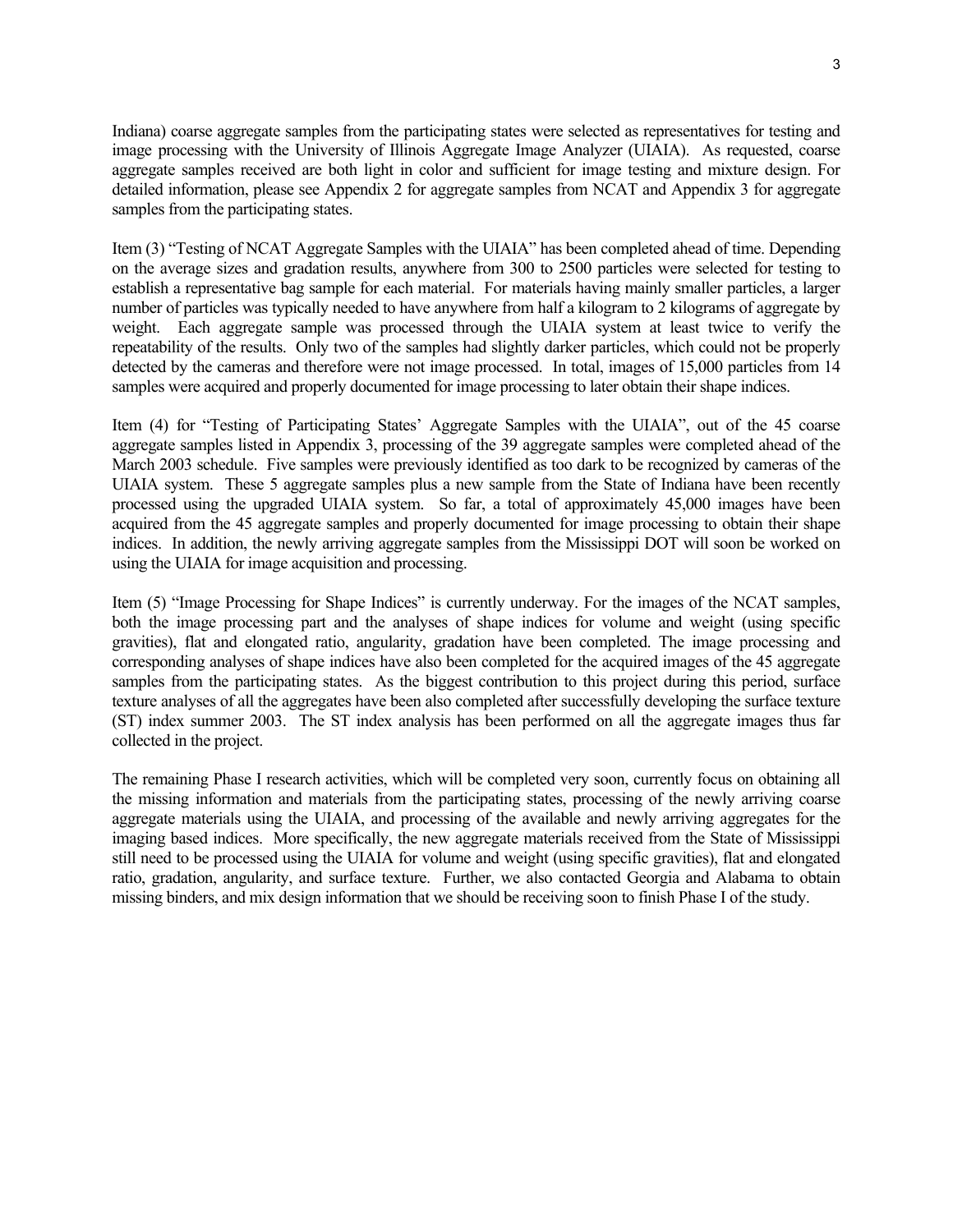#### **PHASE II:** Evaluation of the Shape and Size Effects on Hot Mix Performance

#### **Work Items of Phase II**

- (1) Preparation and Laboratory Testing of Asphalt Samples;
- (2) NCAT Performance Data Collection;
- (3) Laboratory and Field Data Analysis;
- (4) Report Preparation.

#### **Progress to Date in Phase II**

Phase II of the research study involving laboratory asphalt sample preparation and testing took place at our Advanced Transportation Research and Engineering Laboratory (ATREL) in Rantoul, Illinois. As of August 20, 2003, in accordance with the project timetable (see Appendix 5), we have made progress in task item (1) "Preparation and Laboratory testing of Asphalt Samples." Appendix 4 lists asphalt mixture designs received from the participating states and the asphalt mix specimen preparation and testing progress in the laboratory. So far, out of the 10 participating states, we have prepared gyratory specimens for Federal Lands and Highways Division (NM mix), Federal Lands and Highways Division (OK mix), Montana ("Design 1 and 2") and Minnesota (Design 1 and Design 2). Test procedures for resilient modulus and permanent deformation properties were also decided and the laboratory equipment was set up to prepare samples. For the modulus and permanent deformation tests, samples were cut out of the gyratory specimens and tested for Federal Lands and Highways Division (NM mix), Federal Lands and Highways Division (OK mix), and Montana (Design 2), as indicated in Appendix 4.

As stated previously, many of the states have already sent us necessary mix design information and materials to make asphalt specimens in the laboratory; however, we still need to obtain information from Georgia as indicated in Appendix 3. Furthermore, three of the Alabama NCAT mix designs contain up to 3 of the image processed coarse aggregates in each mix. We are in the process of requesting related materials (asphalt binder and mixture designs) for making gyratory specimens for these Alabama NCAT mixes in the laboratory.

Asphalt mix samples are prepared in the laboratory for resilient modulus and performance testing strictly following the four major testing and analysis steps of the Superpave mixture design procedure:

- (a) Selection of materials (aggregate, binders, modifiers, etc.);
- (b) Selection of a design aggregate structure;
- (c) Selection of the optimum design asphalt binder content;
- (d) Evaluation of moisture sensitivity of the design asphalt mixture using AASHTO T283.

Note that the selections mentioned in these steps were already made and presented to us by the participating states for the job mix formulas received so far. For correlating better the laboratory testing results to mix performances from NCAT track test, a typical 7% field air void content was specified as the target air voids content for compacting asphalt specimens in the laboratory for resilient modulus and permanent deformation (rutting) tests.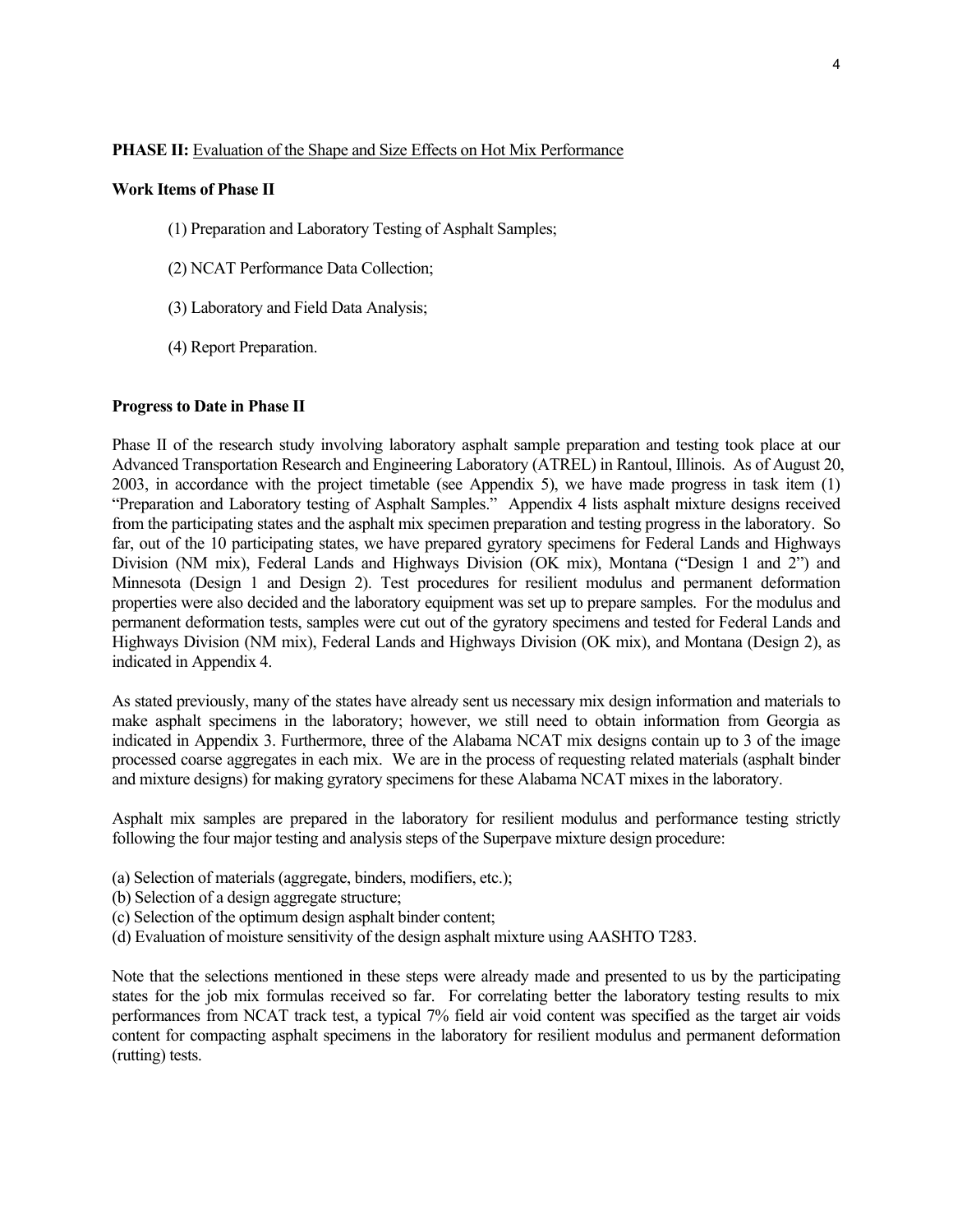The imaging based aggregate shape factors determined in Phase I will eventually be used to quantify the influences of particle shape on asphalt concrete mix performances and establish proper aggregate criteria.

For the Phase II work item "(2) NCAT Performance Data Collection," an NCAT study report (No. 2002-12, November 2002) has been obtained on "NCAT Test Track Design, Construction, and Performance." This report is currently used for obtaining field performance data for Phase II Items (3) and (4).

Again, I am happy report to you that we are on time with the scheduled tasks, we had a successful mid-year research progress meeting, and we are making good progress in the project. Should you have any questions, you can always contact me at (217) 333-8637 or send e-mail to tutumlue@uiuc.edu.

Sincerely,

Erol Tutumluer, Ph.D. Associate Professor of Civil Engineering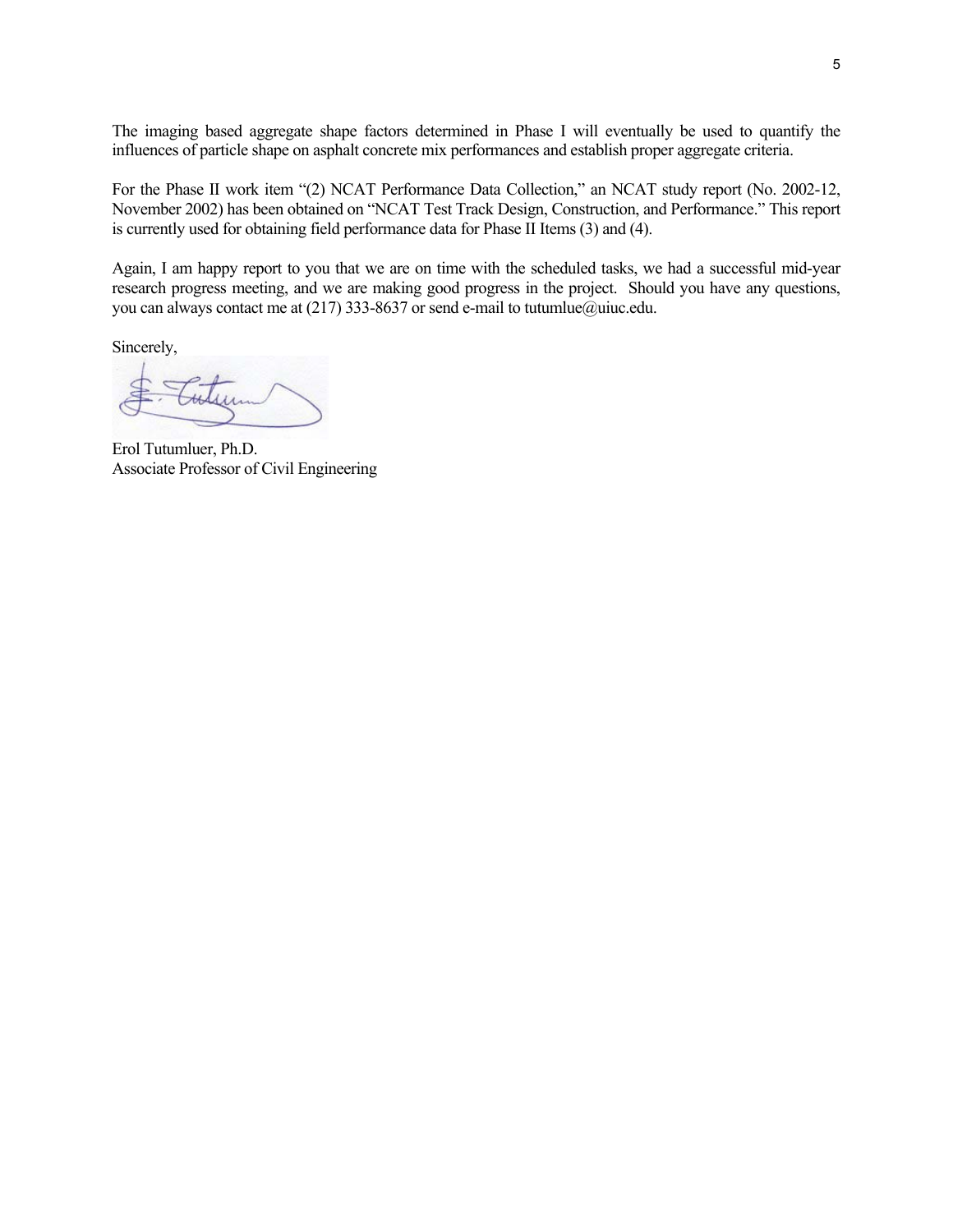**Appendix 1.** Mid-Year Research Progress Meeting Agenda

## **AGENDA**

Mid-Year Research Progress Meeting

TPF-5(023): Pooled fund project DTFH61-02-X-00029 Investigation of Aggregate Shape Effects on Hot Mix Performance Using An Image Analysis Approach

Tuesday, July 8, 2003

*Grainger Library Room 329* 

09:30 – 12:00 Welcome and Introductions

Project Overview

 Background on the University of Illinois Aggregate Image Analyzer (UIAIA) (short presentation + videotape)

Development of A New Surface Texture Index Using the UIAIA

Phase I Progress Update: Imaging Based Property Determination of Coarse Aggregates

- 12:00 1:00 Lunch *Illini Union Ballroom*
- 1:00 1:30 UIAIA Laboratory Demonstration *Newmark Civil Engineering Laboratory*

*Grainger Library Room 329* 

1:30 – 4:00 Phase II Progress Update: Evaluation of Aggregate Shape & Size Effects on Hot Mix Performance

Modulus and Permanent Deformation Testing of Asphalt Mixes

Analysis of Performance Data & Effects of Imaging Based Indices on the Performance

General Discussions & Directions for Future Research

*Transportation to ATREL – Rantoul, Illinois* 

- 4:00 5:30 Tour of the Advanced Transportation Research & Engineering Laboratory (ATREL)
- 6:30 Dinner Kennedy's Restaurant, Stone Creek Golf Course, Urbana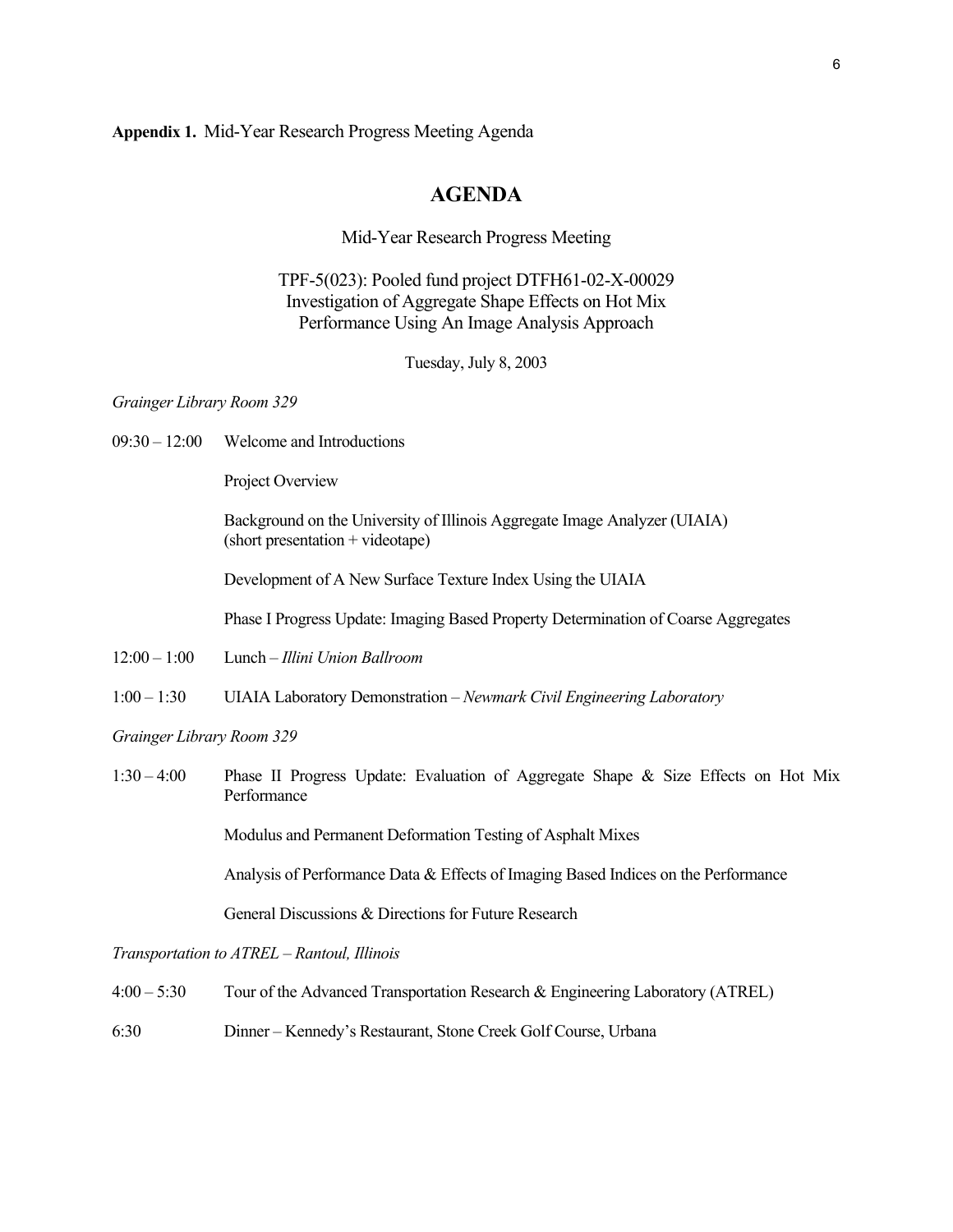| <b>STATE</b>   | <b>AGGREGATES</b>                | <b>TYPE</b> |  |
|----------------|----------------------------------|-------------|--|
|                | Calera 67                        | Limestone   |  |
|                | Calera <sub>7</sub>              | Limestone   |  |
|                | Calera 821                       | Limestone   |  |
|                | Calera 822                       | Limestone   |  |
|                | Calera 89                        | Limestone   |  |
| Alabama        | Calera 892                       | Limestone   |  |
|                | Jemison 1/2 Crushed gravel       | Gravel      |  |
|                | Jemison 3/8 crushed gravel       | Gravel      |  |
|                | Jemison Concrete sand            | Sand        |  |
|                | <b>Summit sandstone 8</b>        | Sandstone   |  |
|                | Summit sandstone sand            | Sand        |  |
|                | Gadsden slag 78                  | Slag        |  |
|                | Gadsden slag 8910                | <b>Slag</b> |  |
| Indiana        | Indiana 1                        | Limestone   |  |
|                | Columbus 6                       | Granite     |  |
|                | <b>Columbus 7</b>                | Granite     |  |
|                | Columbus 89                      | Granite     |  |
| Georgia        | Columbus M10                     | Granite     |  |
|                | Columbus W10                     | Granite     |  |
|                | Lithia springs 7                 | Granite     |  |
|                | Lithia springs 89                | Granite     |  |
|                | <b>Blain 1/2 crushed gravel</b>  | Gravel      |  |
|                | <b>Blain 3/4 crushed gravel</b>  | Gravel      |  |
| Mississippi    | Blain coarse sand                | Sand        |  |
|                | Blain 3/8 crushed gravel         | Gravel      |  |
|                | Falco agricultural lime          | Limestone   |  |
| South Carolina | Blacksburg regular screens       | Granite     |  |
|                | <b>Blacksburg 67</b>             | Granite     |  |
|                | <b>Blacksburg 78M</b>            | Granite     |  |
|                | Blacksburg manufactured sand     | Sand        |  |
|                | Gray court #10 manufactured sand | Sand        |  |
|                | Gray court 6M                    | Granite     |  |
|                | Gray court 789                   | Granite     |  |
|                | Gray court regular screenings    | Granite     |  |

**Appendix 2. A**ggregate Samples from NCAT

Note: Samples in bold are the selected coarse aggregate samples for image analysis. For the NCAT aggregate samples, image testing and processing for shape indices have been completed.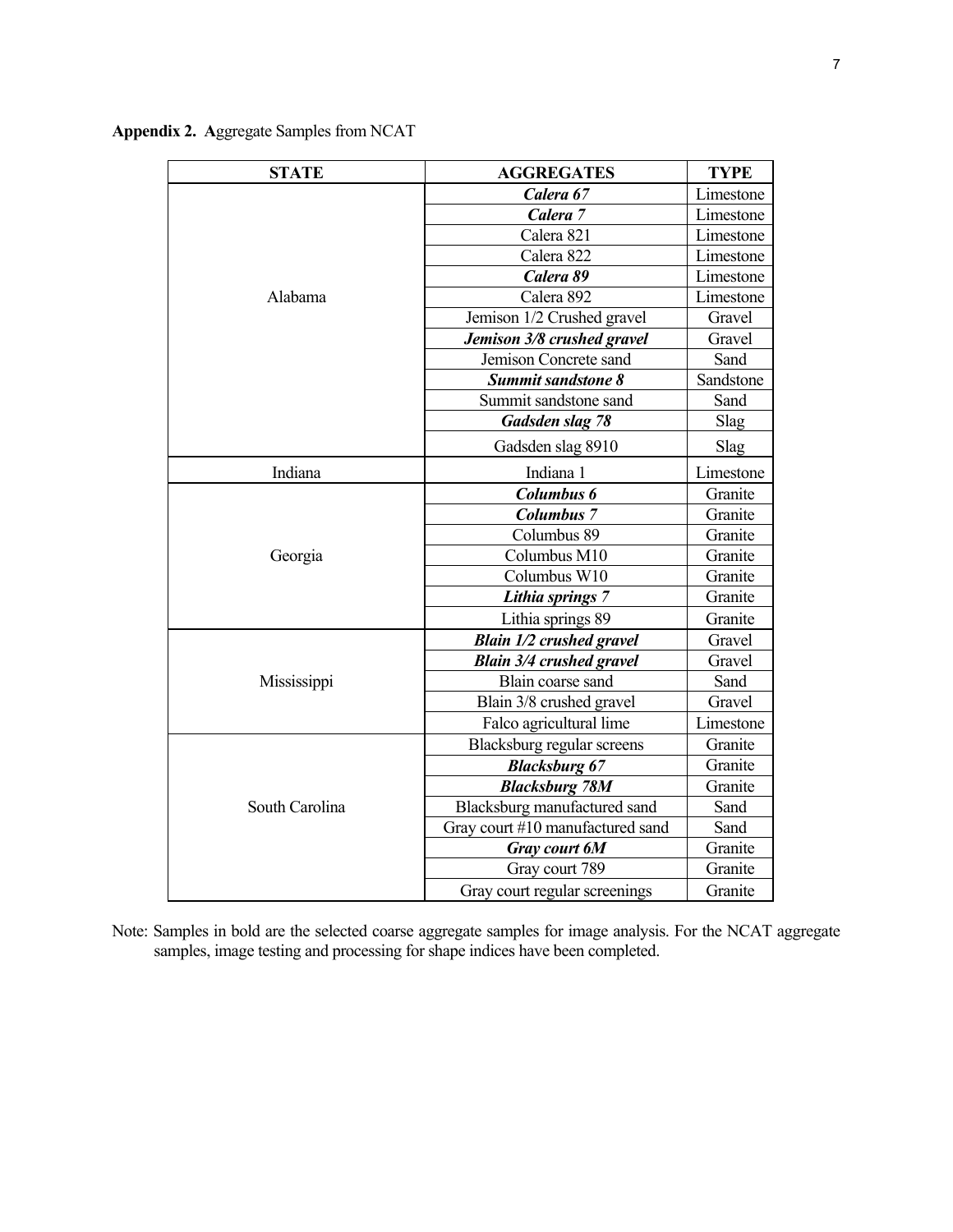**State No.** State **State** Mix No. **1 ederal Lands and Highways Division (NM)** 1 mix *\* 7/8" Rock \* Coarse Aggregate \* Intermediate Aggregate*  Asphalt Binder P6 58-34 (2) Crushed Fines Hydrated Lime **2 Federal Lands and Highways Division (OK)** 1 mix *\* 1" Rock \* 1/2" Rock \* Screenings*  P6 70-28 Asphalt (2) Sand Stone Sand **3 Minnesota** 2 mixes *Maple Grove Mix \* Meridian St. Cloud 3/4" Unwashed Sand \* Meridian St. Cloud CA-50 \* Meridian St. Cloud FA-3*  Barton Elk River #1 Washed Sand Kraemer Burnsville Washed Sand Meridian Washed Sand *Red Rock Mix \* Barton Denmark BA-2 \*Kraemer Burnsville 9/16" Chip \*Kraemer Burnsville Class 2*  Camas "Shiely" West Lakeland Washed Sand Camas Nelson Man. Sand (Class D) Mn/DOT 58-28 AC **4** Mississippi **1 mix** *Dickerson Bowen Madison Mix \*Crushed Gravel (4 bags) \*Crushed Limestone (2 bags)*  Agricultural Limestone Asphalt Binder Coarse Sand Hydrated Lime

**Appendix 3.** Materials and Mixture Designs from the Participating States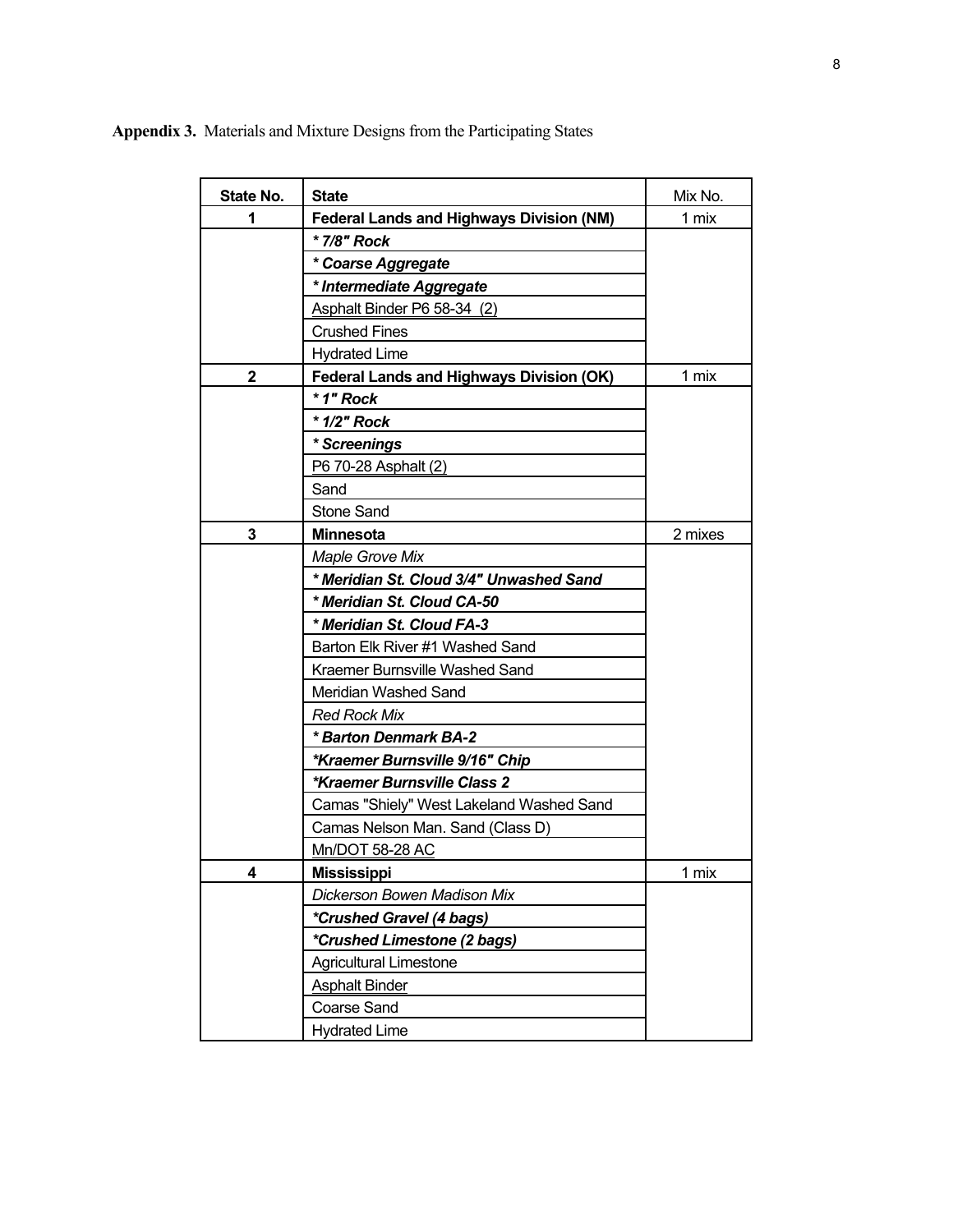| 5 | <b>Missouri</b>                          | 3 mixes |
|---|------------------------------------------|---------|
|   | <b>Brickey's Mix</b>                     |         |
|   | * Brickeys 1"                            |         |
|   | * Brickeys 1/2"                          |         |
|   | * Brickeys 3/4"                          |         |
|   | * Brickeys 3/8"                          |         |
|   | <b>Burlington Mix</b>                    |         |
|   | *1/2" Burlington                         |         |
|   | * 3/4" Joornagan, Joe Howard Qy          |         |
|   | *1/4" Chips Tower Rock                   |         |
|   | $1/2$ " Base                             |         |
|   | Clean Mix                                |         |
|   | *1 1/2" Clean Stone                      |         |
|   | *1/2" Clean Stone                        |         |
|   | *3/4" Clean Stone                        |         |
|   | <b>LOF</b>                               |         |
|   | Man. Sand                                |         |
|   | <b>MOR Life</b>                          |         |
|   | PG 64-22 Asphalt                         |         |
|   | Screenings                               |         |
|   | TRSG Man. Sand                           |         |
| 6 | <b>South Carolina</b>                    | 3 mixes |
|   | *Blacksburg 67 (NCAT)                    |         |
|   | *Blacksburg 78M (NCAT)                   |         |
|   | * Gray Court 6M (NCAT)                   |         |
|   | * Gray Court 789                         |         |
|   | * Marlboro 67                            |         |
|   | * Marlboro 789                           |         |
|   | Blacksburg Man. Sand                     |         |
|   | <b>Blacksburg Regular Screening</b>      |         |
|   | <b>Gray Court Regular Screenings</b>     |         |
|   | <b>Asphalt binders for the 3 designs</b> |         |
| 7 | Georgia                                  | 3 mixes |
|   | * HMA 12 coarse aggregate                |         |
|   | * Lithia Springs                         |         |
|   | * Handson and Candler Coarse aggregate   |         |
|   | M10 W10 Lime (binder)                    |         |
|   | Fine aggregate liquid AC lime (binder)   |         |
|   | <b>Binder</b>                            |         |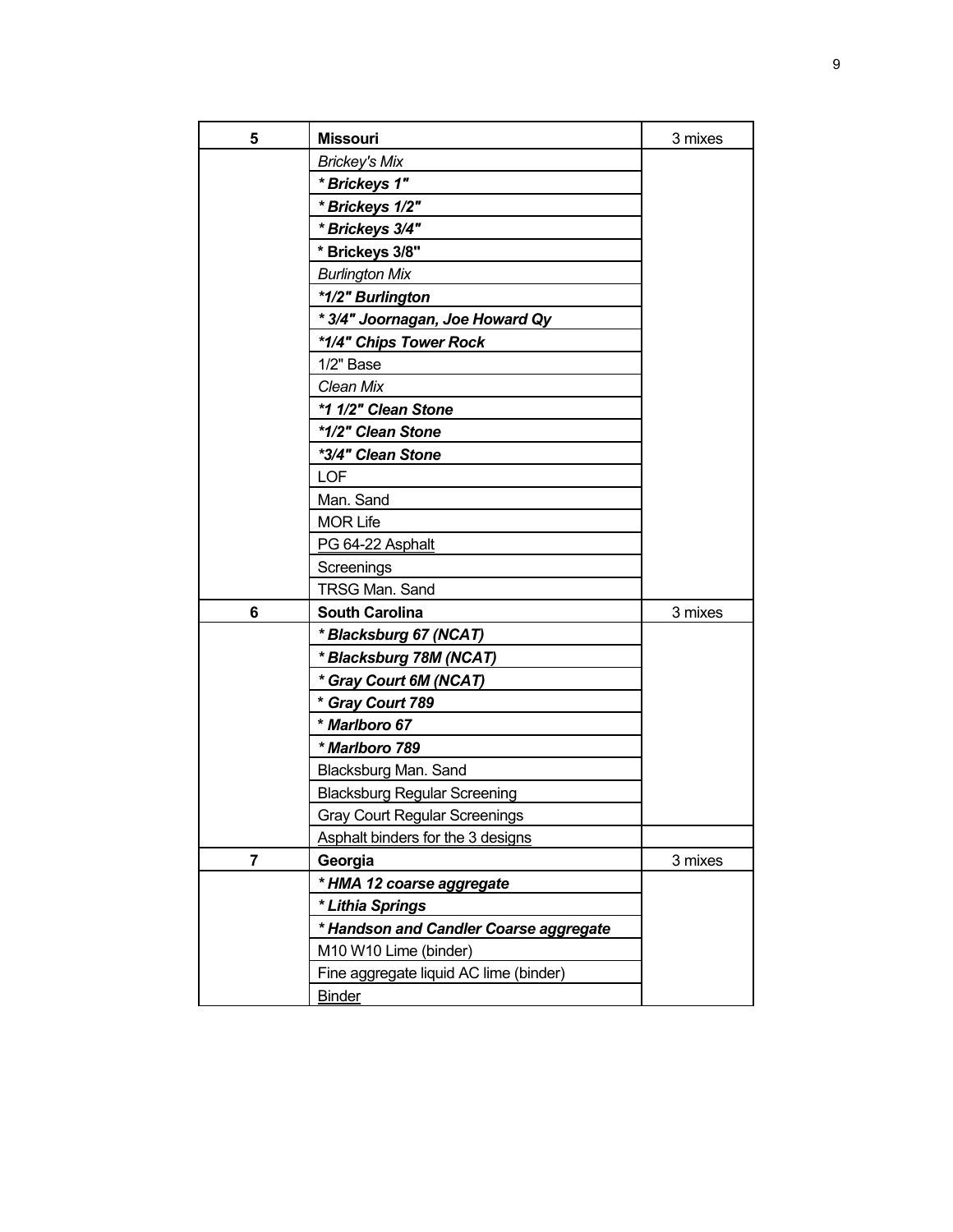| 8  | Indiana                                                         | 2 mixes |
|----|-----------------------------------------------------------------|---------|
|    | #23 Natural Sand, Interstate Sand &                             |         |
|    | Gravel, Williamsport (2164)<br>QAFM-01 stone sand Newton County |         |
|    | Stone, Kentland (2445)                                          |         |
|    | *#11 gravel Cowles Sand & Gravel,<br><b>Williamsport (2164)</b> |         |
|    | Asphalt Binders for both designs                                |         |
|    | #23 Natural Sand Cowles Sand & Gravel,<br>Kewanna (2432)        |         |
|    | QA #12 stone Vulcan Materials,                                  |         |
|    | Francisville (2461)                                             |         |
|    | *#11 gravel Cowles Sand & Gravel,<br>Kewanna (2432)             |         |
| 9  | Alabama                                                         | 3 mixes |
|    | * Calera 7 (NCAT)                                               |         |
|    | * Calera 89 (NCAT)                                              |         |
|    | * Columbus 7 Granite 7 (NCAT)                                   |         |
|    | * Jemison 1/2 crushed gravel (NCAT)                             |         |
|    | * Jemison 3/8 crushed gravel                                    |         |
|    | * Summit sandstone 8 (NCAT)                                     |         |
|    | Calera 821                                                      |         |
|    | Calera 892                                                      |         |
|    | Columbus 89 Granite 89                                          |         |
|    | Columbus M10 granite M10                                        |         |
|    | Columbus W10 Granite W10                                        |         |
|    | Jemison concrete sand natural sand                              |         |
|    | Summit sandstone sand                                           |         |
| 10 | Montana                                                         | 2 mixes |
|    | <b>Crushed Fines</b>                                            |         |
|    | <b>Washed Crushed Fines</b>                                     |         |
|    | *3/8 Inch Chips                                                 |         |
|    | *Coarse Aggregate                                               |         |
|    | Fines                                                           |         |
|    | *Intermediate Aggregate                                         |         |
|    | *Coarse Aggregate                                               |         |
|    | <b>Asphalt Binders for both designs</b>                         |         |

Notes: Samples in bold are selected as coarse aggregate samples. Image testing and processing for samples beginning with a star have been completed.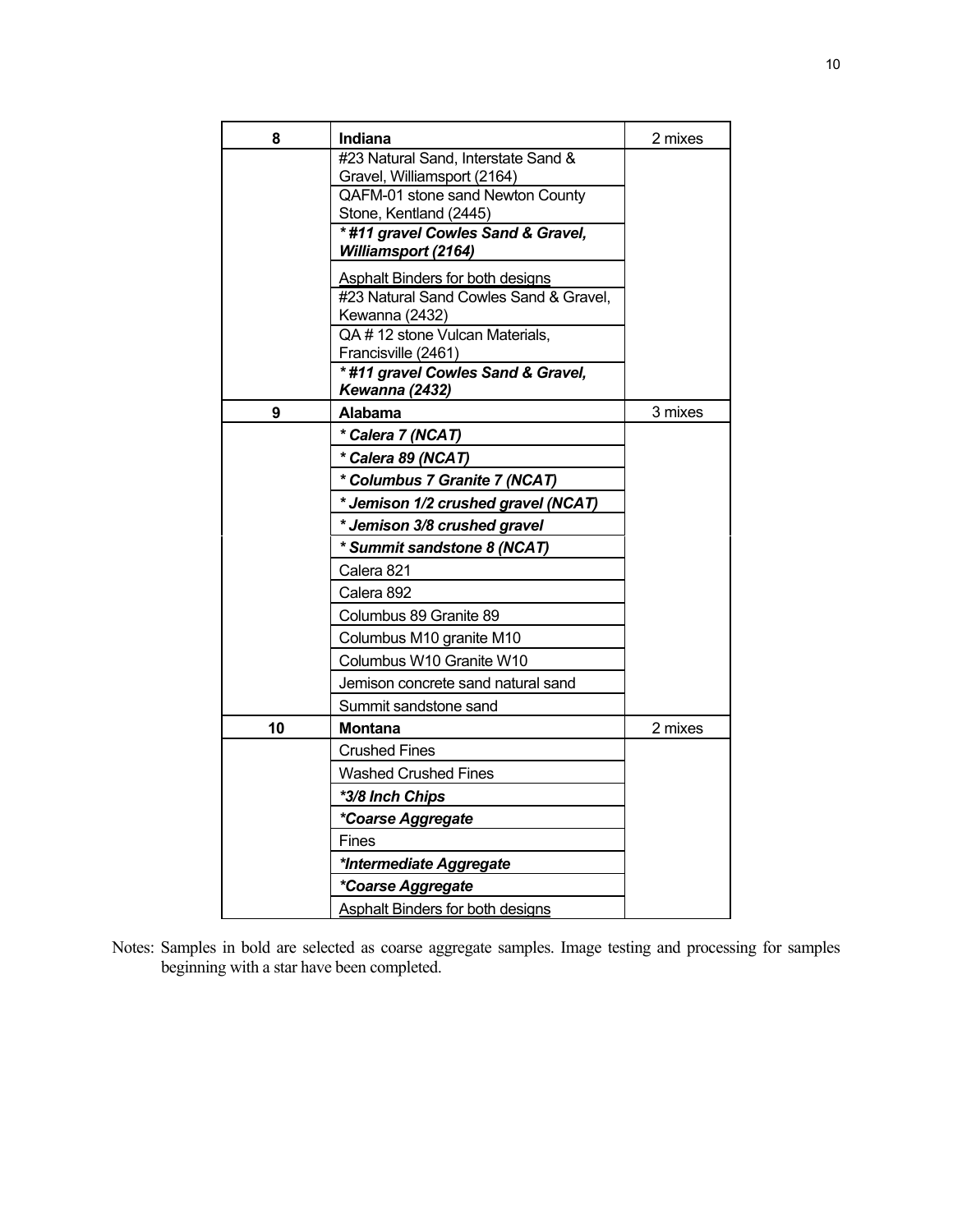**Appendix 4.** Progress In the Asphalt Testing Laboratory Study

|                                          | <b>ATREL Laboratory Research Progress</b>                   |                                            |                                                |  |  |
|------------------------------------------|-------------------------------------------------------------|--------------------------------------------|------------------------------------------------|--|--|
| <b>Mixture Designs</b>                   | <b>Gyratory Mix</b><br><b>Preparation (3)</b><br>specimens) | <b>Resilient</b><br><b>Modulus Testing</b> | <b>Permanent</b><br><b>Deformation Testing</b> |  |  |
| Federal Lands and Highways Division (NM) | Completed                                                   | Completed                                  | Completed                                      |  |  |
| Federal Lands and Highways Division (OK) | Completed                                                   | Completed                                  | Completed                                      |  |  |
| Minnesota Design 1                       | Completed                                                   |                                            |                                                |  |  |
| Minnesota Design 2                       | Completed                                                   |                                            |                                                |  |  |
| Mississippi                              |                                                             |                                            |                                                |  |  |
| Missouri Design 1                        |                                                             |                                            |                                                |  |  |
| Missouri Design 2                        |                                                             |                                            |                                                |  |  |
| Missouri Design 3                        |                                                             |                                            |                                                |  |  |
| South Carolina 1                         |                                                             |                                            |                                                |  |  |
| South Carolina 2                         |                                                             |                                            |                                                |  |  |
| South Carolina 3                         |                                                             |                                            |                                                |  |  |
| Georgia 1                                |                                                             |                                            |                                                |  |  |
| Georgia 2                                |                                                             |                                            |                                                |  |  |
| Georgia 3                                |                                                             |                                            |                                                |  |  |
| Indiana 1                                |                                                             |                                            |                                                |  |  |
| Indiana 2                                |                                                             |                                            |                                                |  |  |
| Alabama                                  |                                                             |                                            |                                                |  |  |
| Montana Design 1                         | Completed                                                   |                                            |                                                |  |  |
| Montana Design 2                         | Completed                                                   | Completed                                  | Completed                                      |  |  |